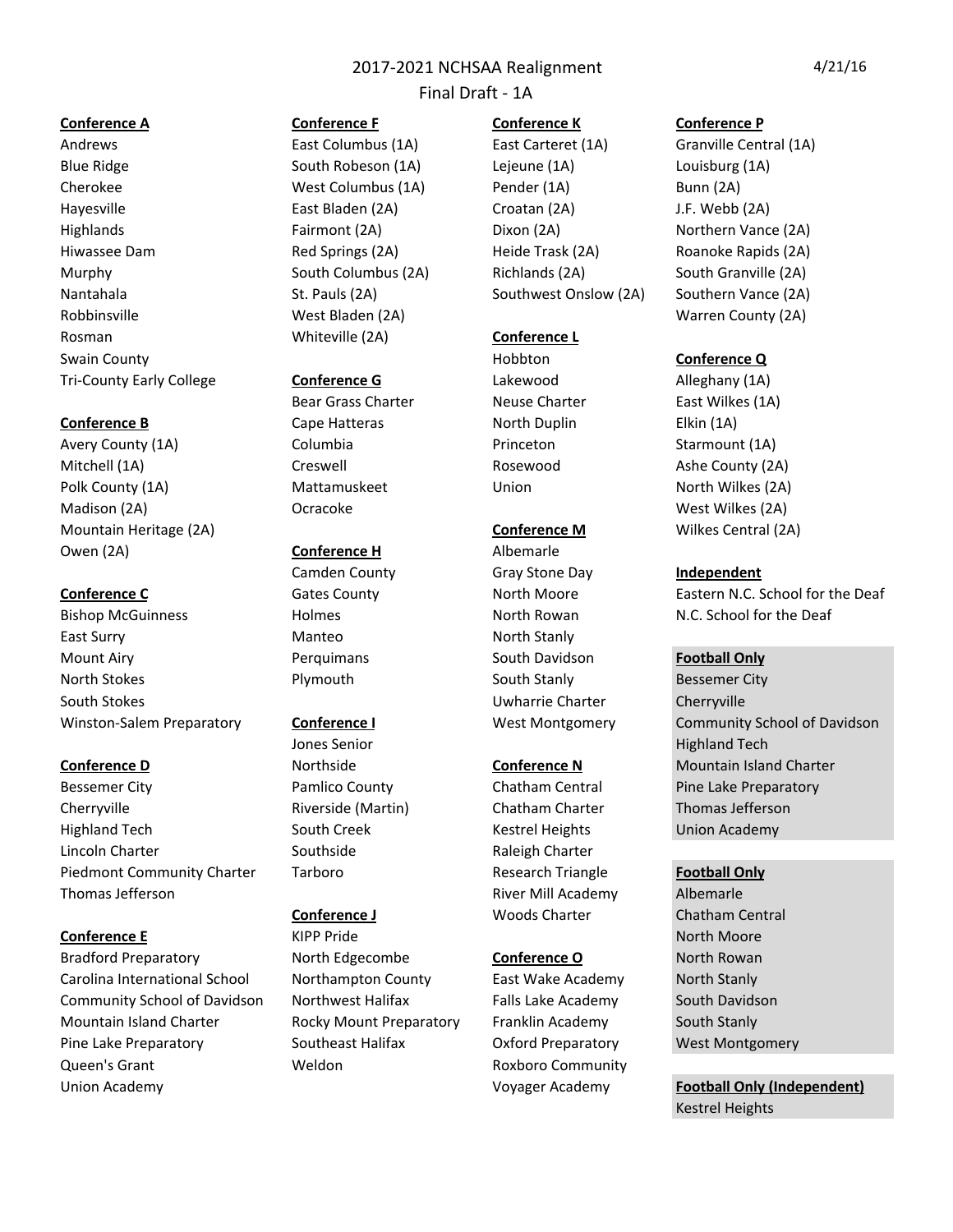## Final Draft - 2A

Mountain Heritage (2A) Draughn Farmville Central East Davidson Owen (2A) **East Burke** Nash Central Ledford Avery County (1A) Fred T. Foard North Johnston Lexington Mitchell (1A) Hibriten North Pitt North Davidson Polk County (1A) Patton Patton Southwest Edgecombe Oak Grove

North Wilkes (2A) **North Wilkes** (2A) Trinity Wilkes Central (2A) East Bladen (2A) Heide Trask (2A)

Shelby **Forest Hills** South Point Mount Pleasant

West Iredell **Salisbury** Salisbury

## Brevard **Conference G** Ayden-Grifton Thomasville

East Henderson **Bandys** Bandys Greene Central West Davidson Franklin **East Lincoln** Kinston Hendersonville **Lake Norman Charter** North Lenoir **Conference P** Pisgah **Lincolnton** Couth Lenoir Eastern Randolph Smoky Mountain Maiden Washington Jordan-Matthews Newton-Conover West Craven **Providence Grove Conference C North Lincoln Randleman Randleman** Ashe County (2A) West Lincoln **Conference L** T.W. Andrews

**Conference D** Whiteville (2A) **Conference D** Graham Carver **South Robeson (1A)** Clinton Carver Reidsville Forbush West Columbus (1A) East Duplin

Walkertown **Bertie** Bertie Midway J.F. Webb (2A)

Madison (2A) Bunker Hill Beddingfield Central Davidson

West Wilkes (2A) **Conference H** Dixon (2A) Wheatmore Alleghany (1A) **Fairmont (2A)** Richlands (2A) **Conference Q** East Wilkes (1A) Red Springs (2A) Southwest Onslow (2A) Bartlett Yancey Elkin (1A) **South Columbus** (2A) East Carteret (1A) Carrboro Starmount (1A) St. Pauls (2A) Lejeune (1A) Cummings

North Surry **Conference R Conference R Conference R Conference R** Surry Central **Conference I** James Kenan Bunn (2A)

R-S Central **East Montgomery** Louisburg (1A) West Stanly

## **Conference A Conference F Conference J Conference O**

**Conference B Conference K** South Rowan

West Bladen (2A) Pender (1A) Durham School of the Arts Atkins **East Columbus (1A) Conference M N.C.** School of Science & Math

West Stokes **Currituck County** Spring Creek **Northern Vance** (2A) First Flight **Wallace-Rose Hill** Roanoke Rapids (2A) **Conference E** Hertford County **Example 24** Hertford County **Example 24** South Granville (2A) Chase **Northeastern Conference N** Southern Vance (2A) East Gaston **Pasquotank County** Anson County Warren County (2A) East Rutherford **Cancel Central Academy** Granville Central (1A)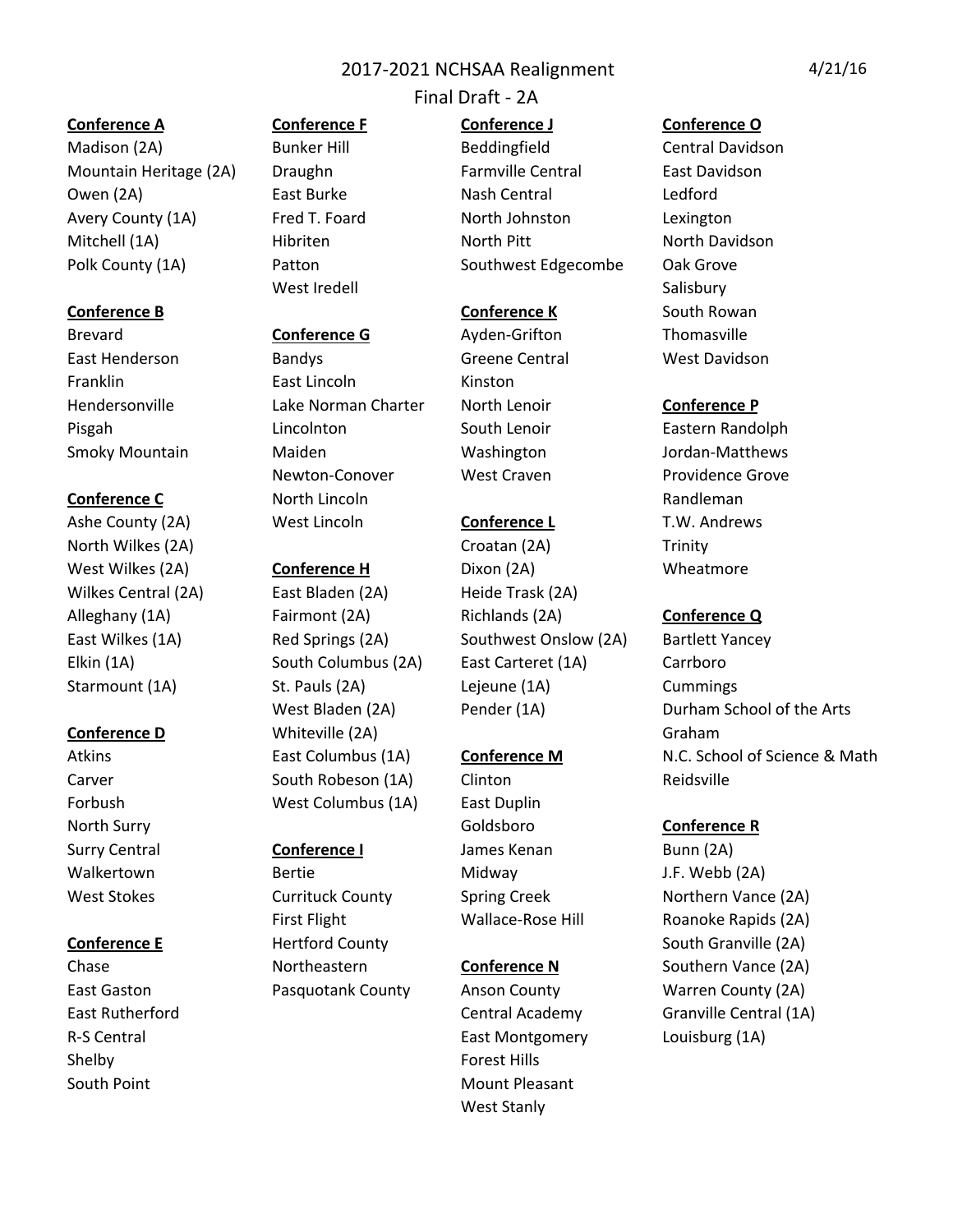## Final Draft - 3A

West Henderson

Alexander Central (3A) Cuthbertson Chapel Hill Conley (3A) Freedom (3A) Marvin Ridge East Chapel Hill Eastern Wayne (3A) Hickory (3A) **Monroe** Hillside J.H. Rose (3A) St. Stephens (3A) Parkwood Northern Durham Southern Wayne (3A) Watauga (3A) Piedmont Northwood New Bern (4A) West Caldwell (3A) Sun Valley Cannon Corange South Central (4A) McDowell (4A) Weddington Southern Durham South Caldwell (4A) **Conference O** 

**Conference B** Charlotte Catholic Cedar Ridge C.B. Aycock (3A)

**Conference C** Ben L. Smith **Harnett Central Busic Jacksonville** Jesse Carson **Mount Tabor** Southern Lee Swansboro North Iredell **North Forsyth** Triton West Carteret South Iredell **South Iredell** Parkland **Communist Union Pines** White Oak Statesville Southwest Guilford Western Harnett West Rowan **Conference P** Western Guilford **CONFERENCE P** 

A.L. Brown **Asheboro** Douglas Byrd (3A) Hunt Central Cabarrus **Eastern Guilford** E.E. Smith (3A) Northern Nash Concord Southeast Guilford Gray's Creek (3A) Rocky Mount Cox Mill Southern Alamance Terry Sanford (3A) Southern Nash Jay M. Robinson Southern Guilford Westover (3A) Northwest Cabarrus Southwestern Randolph Overhills (4A) **Conference Q** Williams Pine Forest (4A) Clayton

A.C. Reynolds **Ashbrook** Eastern Alamance New Hanover (3A) Erwin Forestview **Northeast Guilford** Topsail (3A) North Henderson Kings Mountain Person Ashley (4A) T.C. Roberson **North Gaston** Rockingham County Hoggard (4A) Tuscola **Stuart Cramer** Stuart Cramer **Western Alamance** Laney (4A)

## **Conference G Conference K** Havelock

## **Conference L** Fike

**Conference D Conference H** Cape Fear (3A) Franklinton South View (4A) Cleveland

## **Conference A Conference E Conference I Conference M**

Asheville **Burns** Burns McMichael Morth Brunswick (3A) Enka Crest Crest Morehead South Brunswick (3A) North Buncombe Hunter Huss Northern Guilford West Brunswick (3A)

## **Conference F Conference J Conference N**

East Rowan **Dudley Dume County** Lee County **Northside** (Jacksonville)

East Wake Smithfield-Selma South Johnston West Johnston